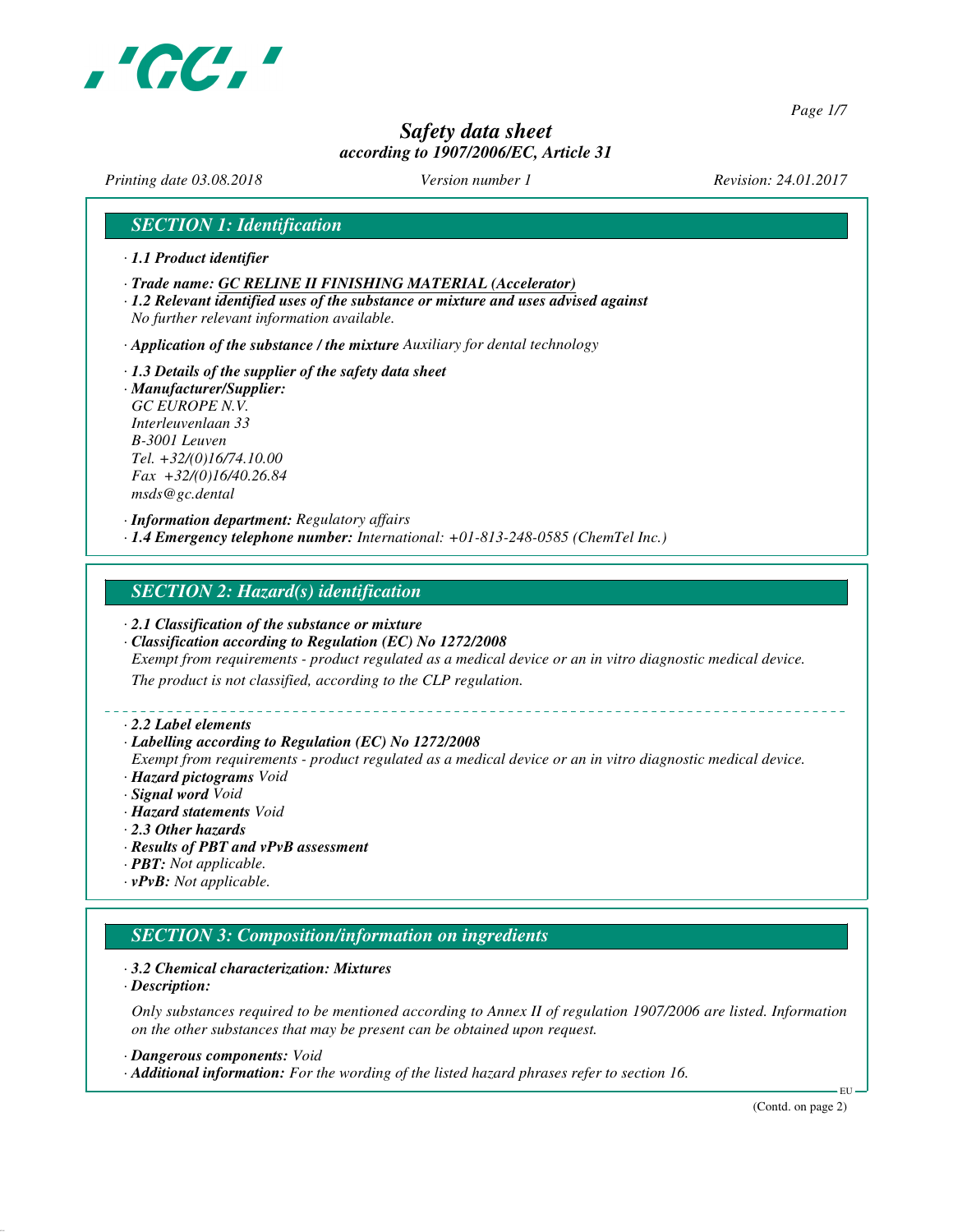*Printing date 03.08.2018 Version number 1 Revision: 24.01.2017*

#### *Trade name: GC RELINE II FINISHING MATERIAL (Accelerator)*

(Contd. of page 1)

#### *SECTION 4: First-aid measures*

*· 4.1 Description of first aid measures*

*· General information:*

*No special measures required.*

*If symptoms persist consult doctor.*

*· After inhalation: Take affected persons into fresh air and keep quiet.*

- *· After skin contact: Immediately rinse with water.*
- *· After eye contact:*

*Rinse opened eye for several minutes under running water. If symptoms persist, consult a doctor. · After swallowing:*

*Rinse out mouth and then drink plenty of water.*

*If symptoms persist consult doctor.*

- *· 4.2 Most important symptoms and effects, both acute and delayed No further relevant information available.*
- *· 4.3 Indication of any immediate medical attention and special treatment needed*

*No further relevant information available.*

#### *SECTION 5: Fire-fighting measures*

- *· 5.1 Extinguishing media*
- *· Suitable extinguishing agents:*
- *CO2, extinguishing powder or water spray. Fight larger fires with water spray or alcohol resistant foam. Use fire fighting measures that suit the environment.*
- *· For safety reasons unsuitable extinguishing agents: Water with full jet*
- *· 5.2 Special hazards arising from the substance or mixture*
- *Formation of toxic gases is possible during heating or in case of fire.*
- *· 5.3 Advice for firefighters*
- *· Protective equipment: Wear self-contained respiratory protective device.*
- *· Additional information*

*Dispose of fire debris and contaminated fire fighting water in accordance with official regulations.*

#### *SECTION 6: Accidental release measures*

- *· 6.1 Personal precautions, protective equipment and emergency procedures Remove persons from danger area.*
- *· 6.2 Environmental precautions:*

*Do not allow product to reach sewage system or any water course. Do not allow to penetrate the ground/soil.*

- *· 6.3 Methods and material for containment and cleaning up: Pick up mechanically. Dispose of the collected material according to regulations.*
- *· 6.4 Reference to other sections*
- *See Section 7 for information on safe handling.*
- *See Section 8 for information on personal protection equipment.*
- *See Section 13 for disposal information.*

# *SECTION 7: Handling and storage*

*· 7.1 Precautions for safe handling*

*Prevent formation of dust.*

*Any deposit of dust which cannot be avoided must be regularly removed.*

(Contd. on page 3)

EU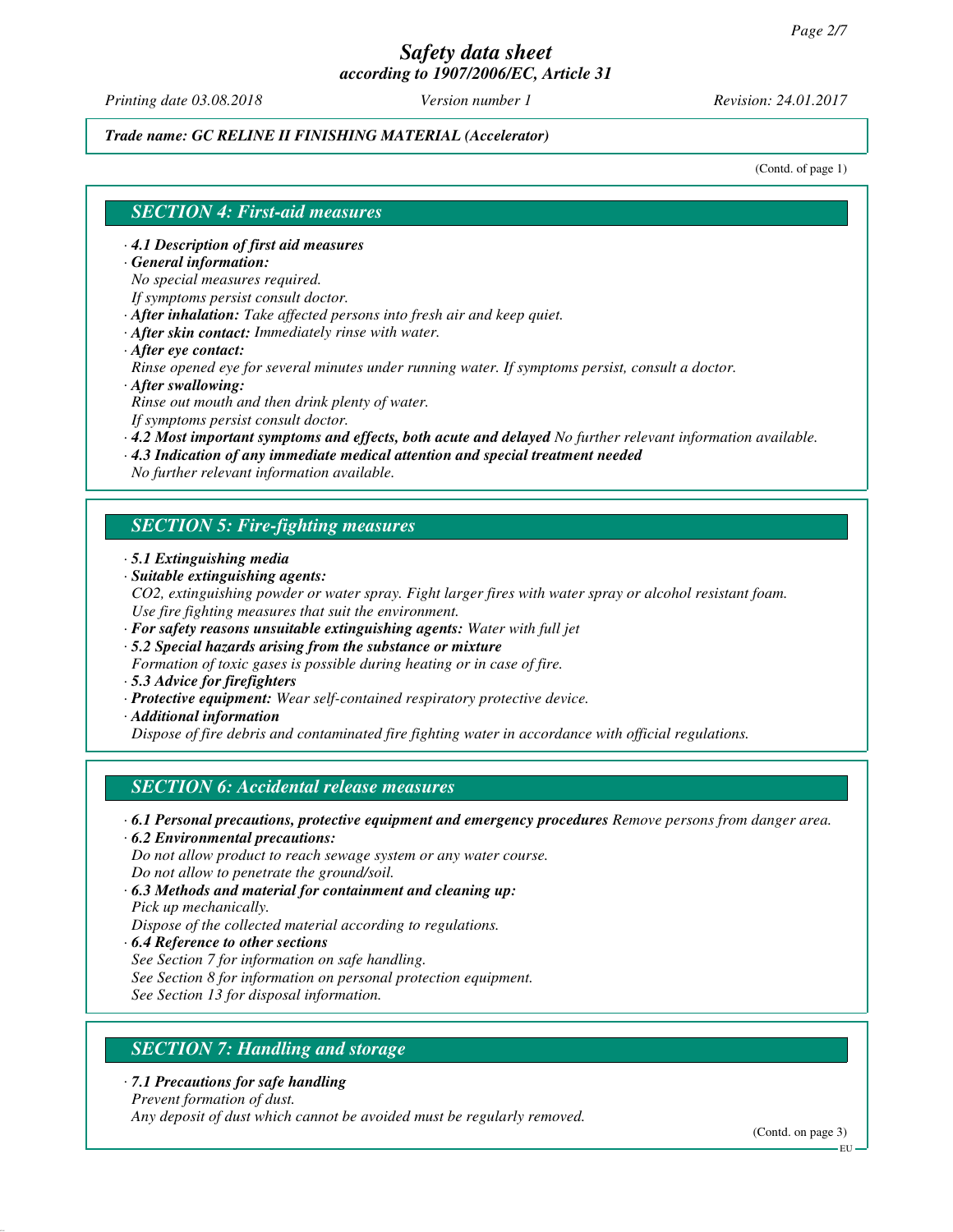*Printing date 03.08.2018 Version number 1 Revision: 24.01.2017*

#### *Trade name: GC RELINE II FINISHING MATERIAL (Accelerator)*

(Contd. of page 2)

- *· Information about protection against explosions and fires: Dust can combine with air to form an explosive mixture.*
- *· 7.2 Conditions for safe storage, including any incompatibilities*
- *· Storage:*
- *· Requirements to be met by storerooms and receptacles: Store only in unopened original receptacles.*
- *· Information about storage in one common storage facility: Store away from foodstuffs.*
- *· Further information about storage conditions: None.*
- *· 7.3 Specific end use(s) No further relevant information available.*

#### *SECTION 8: Exposure controls/personal protection*

- *· Additional information about design of technical systems: No further data; see item 7.*
- *· 8.1 Control parameters*
- *· Components with limit values that require monitoring at the workplace:*
- *The product does not contain any relevant quantities of materials with critical values that have to be monitored at the workplace.*
- *· Additional information: The lists that were valid during the creation were used as basis.*
- *· 8.2 Exposure controls*
- *· Personal protective equipment:*
- *· General protective and hygienic measures: The usual precautionary measures for handling chemicals should be followed. Do not inhale dust / smoke / mist. Wash hands before breaks and at the end of work.*
- *· Breathing equipment: Suitable respiratory protective device recommended.*
- *· Protection of hands: Protective gloves*
- *· Material of gloves*

*The selection of the suitable gloves does not only depend on the material, but also on further marks of quality and varies from manufacturer to manufacturer. As the product is a preparation of several substances, the resistance of the glove material can not be calculated in advance and has therefore to be checked prior to the application. · Penetration time of glove material*

*The exact break through time has to be found out by the manufacturer of the protective gloves and has to be observed.*

*· Eye protection: Safety glasses*

# *SECTION 9: Physical and chemical properties*

- *· 9.1 Information on basic physical and chemical properties*
- *· General Information*

| $\cdot$ Appearance:                 |                 |
|-------------------------------------|-----------------|
| Form:                               | Pasty           |
| Color:                              | Pink            |
| $\cdot$ Odor:                       | Undetermined.   |
| Odor threshold:                     | Not determined. |
| $\cdot$ pH-value:                   | Not applicable. |
| $\cdot$ Change in condition         |                 |
| <b>Melting point/Melting range:</b> | Undetermined.   |
| <b>Boiling point/Boiling range:</b> | Undetermined.   |
|                                     | $\sim$          |

(Contd. on page 4)

**EU**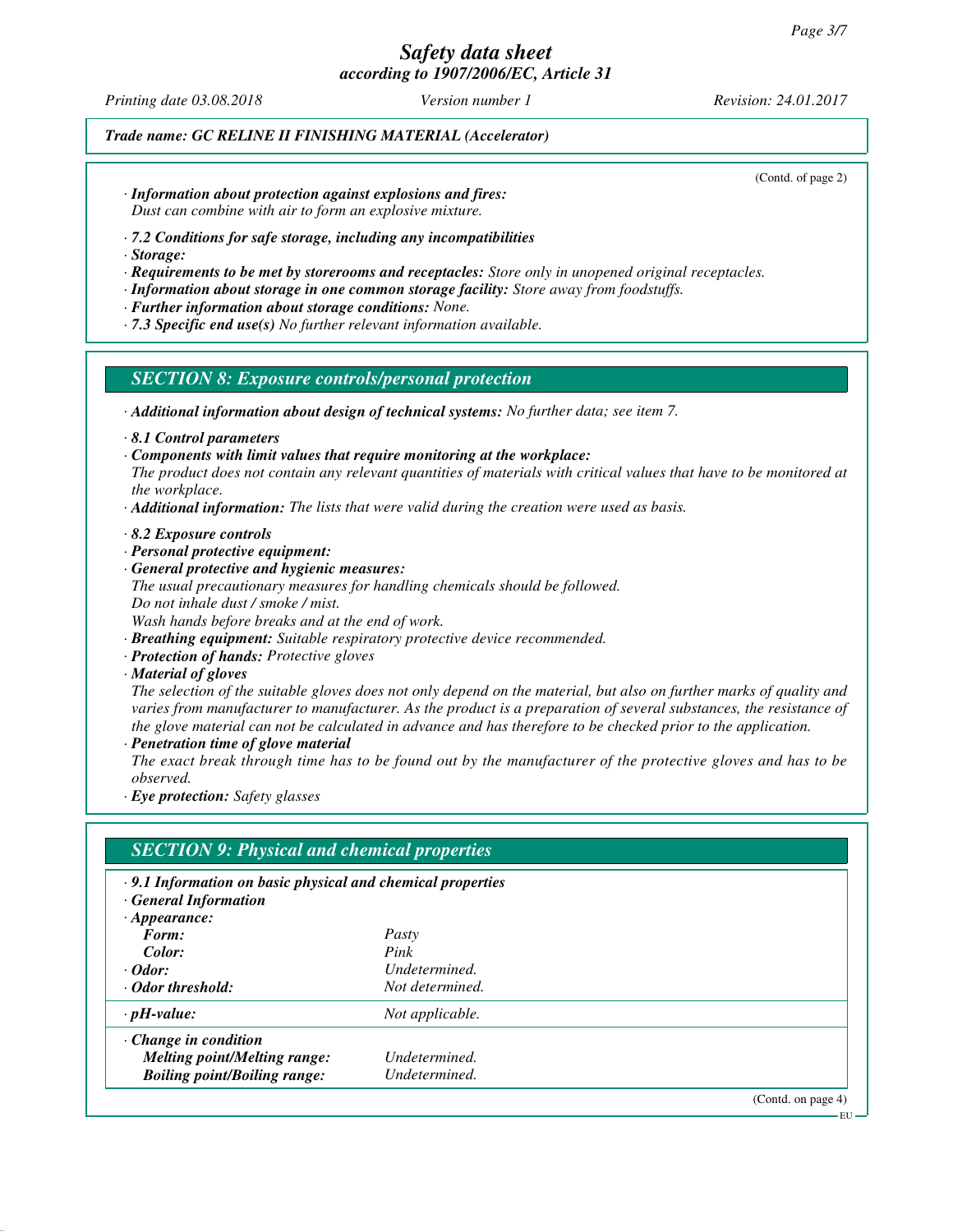*Printing date 03.08.2018 Version number 1 Revision: 24.01.2017*

#### *Trade name: GC RELINE II FINISHING MATERIAL (Accelerator)*

|                                                            | (Contd. of page 3)                            |
|------------------------------------------------------------|-----------------------------------------------|
| · Flash point:                                             | Not applicable.                               |
| · Flammability (solid, gaseous):                           | Not determined.                               |
| · Ignition temperature:                                    | Undetermined.                                 |
| · Decomposition temperature:                               | Not determined.                               |
| · Auto igniting:                                           | Product is not selfigniting.                  |
| · Danger of explosion:                                     | Product does not present an explosion hazard. |
| $\cdot$ Explosion limits:                                  |                                               |
| Lower:                                                     | Not determined.                               |
| <b>Upper:</b>                                              | Not determined.                               |
| · Vapor pressure:                                          | Not applicable.                               |
| $\cdot$ Density:                                           | Not determined.                               |
| $\cdot$ Relative density                                   | Not determined.                               |
| · Vapor density                                            | Not applicable.                               |
| $\cdot$ Evaporation rate                                   | Not applicable.                               |
| · Solubility in / Miscibility with                         |                                               |
| Water:                                                     | Insoluble.                                    |
| · Partition coefficient (n-octanol/water): Not determined. |                                               |
| · Viscosity:                                               |                                               |
| Dynamic:                                                   | Not applicable.                               |
| Kinematic:                                                 | Not applicable.                               |
| · Solvent content:                                         |                                               |
| Organic solvents:                                          | $0.0\%$                                       |
| $VOC$ (EC)                                                 | 0.0 g/l                                       |
| .9.2 Other information                                     | No further relevant information available.    |

#### *SECTION 10: Stability and reactivity*

*· 10.1 Reactivity No further relevant information available.*

*· 10.2 Chemical stability*

- *· Thermal decomposition / conditions to be avoided: No decomposition if used according to specifications.*
- *· 10.3 Possibility of hazardous reactions No dangerous reactions known.*
- *· 10.4 Conditions to avoid No further relevant information available.*
- *· 10.5 Incompatible materials: No further relevant information available.*
- *· 10.6 Hazardous decomposition products: No dangerous decomposition products known.*

# *SECTION 11: Toxicological information*

*· 11.1 Information on toxicological effects*

- *· Acute toxicity: Based on available data, the classification criteria are not met.*
- *· LD/LC50 values that are relevant for classification: No further relevant information available.*
- *· Primary irritant effect:*
- *· on the skin: Based on available data, the classification criteria are not met.*
- *· on the eye: Based on available data, the classification criteria are not met.*
- *· Sensitization: Based on available data, the classification criteria are not met.*

(Contd. on page 5)

EU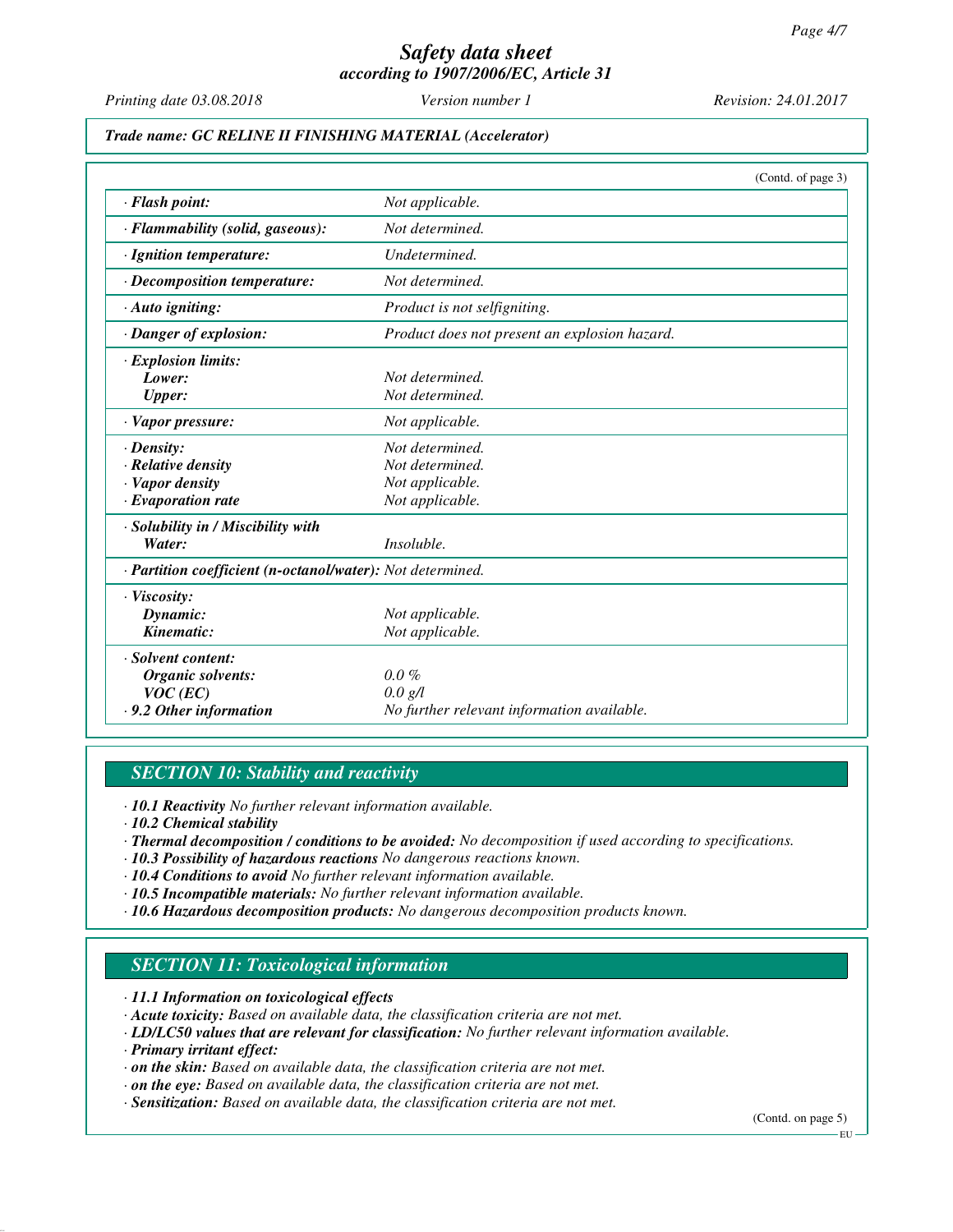# *Safety data sheet*

*according to 1907/2006/EC, Article 31*

*Printing date 03.08.2018 Version number 1 Revision: 24.01.2017*

#### *Trade name: GC RELINE II FINISHING MATERIAL (Accelerator)*

(Contd. of page 4)

*· Additional toxicological information:*

#### *· OSHA-Ca (Occupational Safety & Health Administration)*

*None of the ingredients is listed.*

*· Repeated dose toxicity No further relevant information available.*

- *· CMR effects (carcinogenity, mutagenicity and toxicity for reproduction)*
- *· Germ cell mutagenicity Based on available data, the classification criteria are not met.*
- *· Carcinogenicity Based on available data, the classification criteria are not met.*
- *· Reproductive toxicity Based on available data, the classification criteria are not met.*
- *· STOT-single exposure Based on available data, the classification criteria are not met.*
- *· STOT-repeated exposure Based on available data, the classification criteria are not met.*

*· Aspiration hazard Based on available data, the classification criteria are not met.*

#### *SECTION 12: Ecological information*

- *· 12.1 Toxicity*
- *· Aquatic toxicity: No further relevant information available.*
- *· 12.2 Persistence and degradability No further relevant information available.*
- *· 12.3 Bioaccumulative potential No further relevant information available.*
- *· 12.4 Mobility in soil No further relevant information available.*
- *· Additional ecological information:*
- *· General notes:*

*Water hazard class 1 (Self-assessment): slightly hazardous for water*

*Do not allow undiluted product or large quantities of it to reach ground water, water course or sewage system.*

- *· 12.5 Results of PBT and vPvB assessment*
- *· PBT: Not applicable.*
- *· vPvB: Not applicable.*
- *· 12.6 Other adverse effects No further relevant information available.*

# *SECTION 13: Disposal considerations*

- *· 13.1 Waste treatment methods*
- *· Recommendation:*

*Must not be disposed of together with household garbage. Do not allow product to reach sewage system. Contact waste processors for recycling information.*

| · European waste catalogue |                                                                                            |  |
|----------------------------|--------------------------------------------------------------------------------------------|--|
|                            | 18 00 00 WASTES FROM HUMAN OR ANIMAL HEALTH CARE AND/OR RELATED RESEARCH (except           |  |
|                            | $\vert$ kitchen and restaurant wastes not arising from immediate health care)              |  |
|                            | 18 01 00   wastes from natal care, diagnosis, treatment or prevention of disease in humans |  |
|                            | 18 01 07 chemicals other than those mentioned in 18 01 06                                  |  |

*· Uncleaned packagings:*

*· Recommendation: Disposal must be made according to official regulations.*

# *SECTION 14: Transport information*

*· 14.1 UN-Number*

*· ADR, ADN, IMDG, IATA not regulated*

(Contd. on page 6)

EU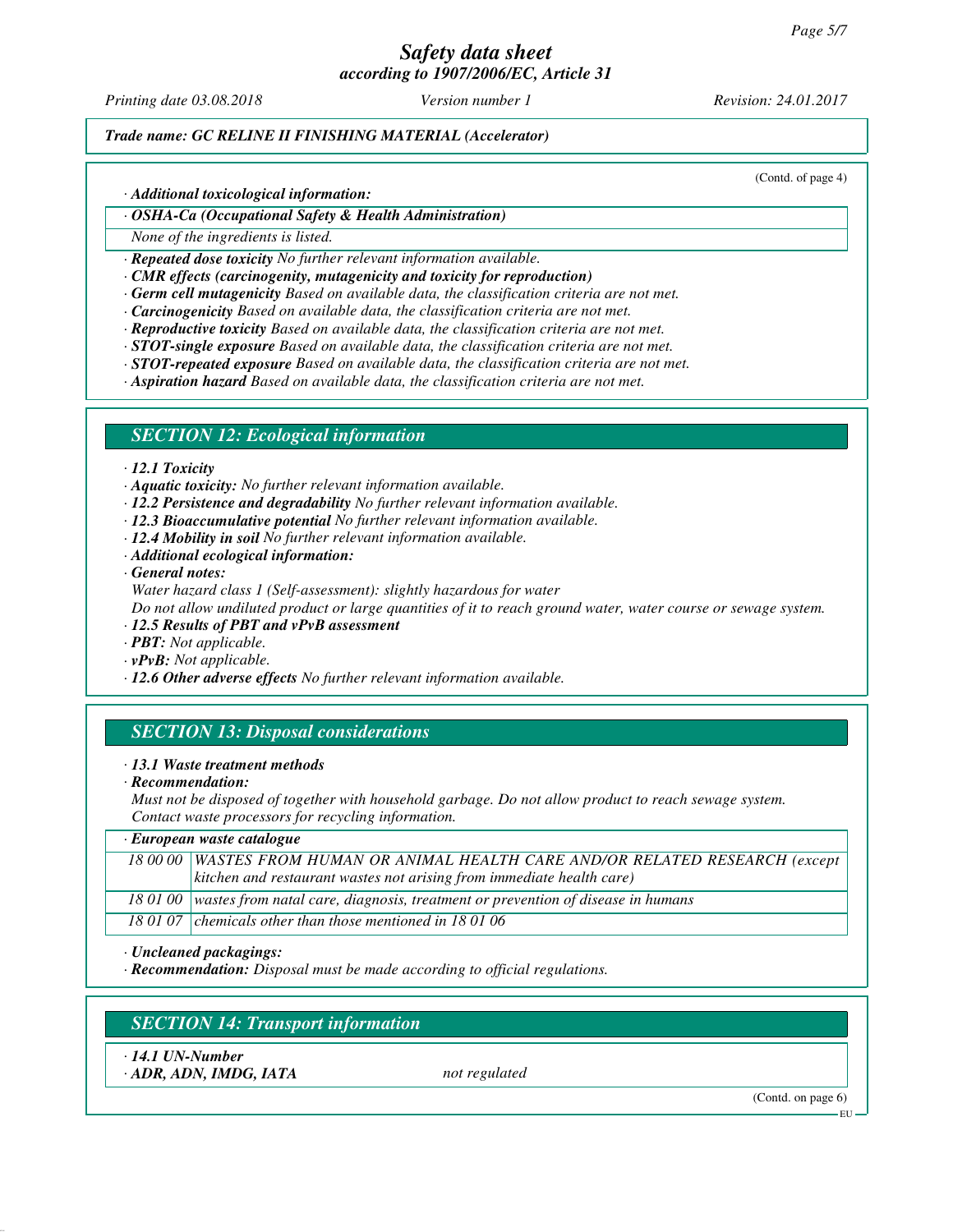*Printing date 03.08.2018 Version number 1 Revision: 24.01.2017*

#### *Trade name: GC RELINE II FINISHING MATERIAL (Accelerator)*

|                                                                                                |                 | (Contd. of page 5) |
|------------------------------------------------------------------------------------------------|-----------------|--------------------|
| $\cdot$ 14.2 UN proper shipping name<br>· ADR, ADN, IMDG, IATA                                 | not regulated   |                    |
| $\cdot$ 14.3 Transport hazard class(es)                                                        |                 |                    |
| · ADR, ADN, IMDG, IATA<br>· Class                                                              | not regulated   |                    |
| · 14.4 Packing group<br>· ADR, IMDG, IATA                                                      | not regulated   |                    |
| · 14.5 Environmental hazards:<br>· Marine pollutant:                                           | No              |                    |
| $\cdot$ 14.6 Special precautions for user                                                      | Not applicable. |                    |
| $\cdot$ 14.7 Transport in bulk according to Annex II of<br><b>MARPOL73/78 and the IBC Code</b> | Not applicable. |                    |
| · UN "Model Regulation":                                                                       | not regulated   |                    |

# *SECTION 15: Regulatory information*

*· 15.1 Safety, health and environmental regulations/legislation specific for the substance or mixture · Sara*

*· Section 355 (extremely hazardous substances):*

*None of the ingredient is listed.*

*· Section 313 (Specific toxic chemical listings):*

*None of the ingredients is listed.*

#### *· Proposition 65*

*· Chemicals known to cause cancer:*

*None of the ingredients is listed.*

*· Chemicals known to cause reproductive toxicity for females:*

*None of the ingredients is listed.*

*· Chemicals known to cause reproductive toxicity for males:*

*None of the ingredients is listed.*

*· Chemicals known to cause developmental toxicity:*

*None of the ingredients is listed.*

#### *· Carcinogenic categories*

*· EPA (Environmental Protection Agency)*

*None of the ingredients is listed.*

*· TLV (Threshold Limit Value established by ACGIH)*

*1309-37-1 Iron(III)oxide A4*

*· MAK (German Maximum Workplace Concentration)*

*None of the ingredients is listed.*

*· NIOSH-Ca (National Institute for Occupational Safety and Health)*

*None of the ingredients is listed.*

(Contd. on page 7)

EU